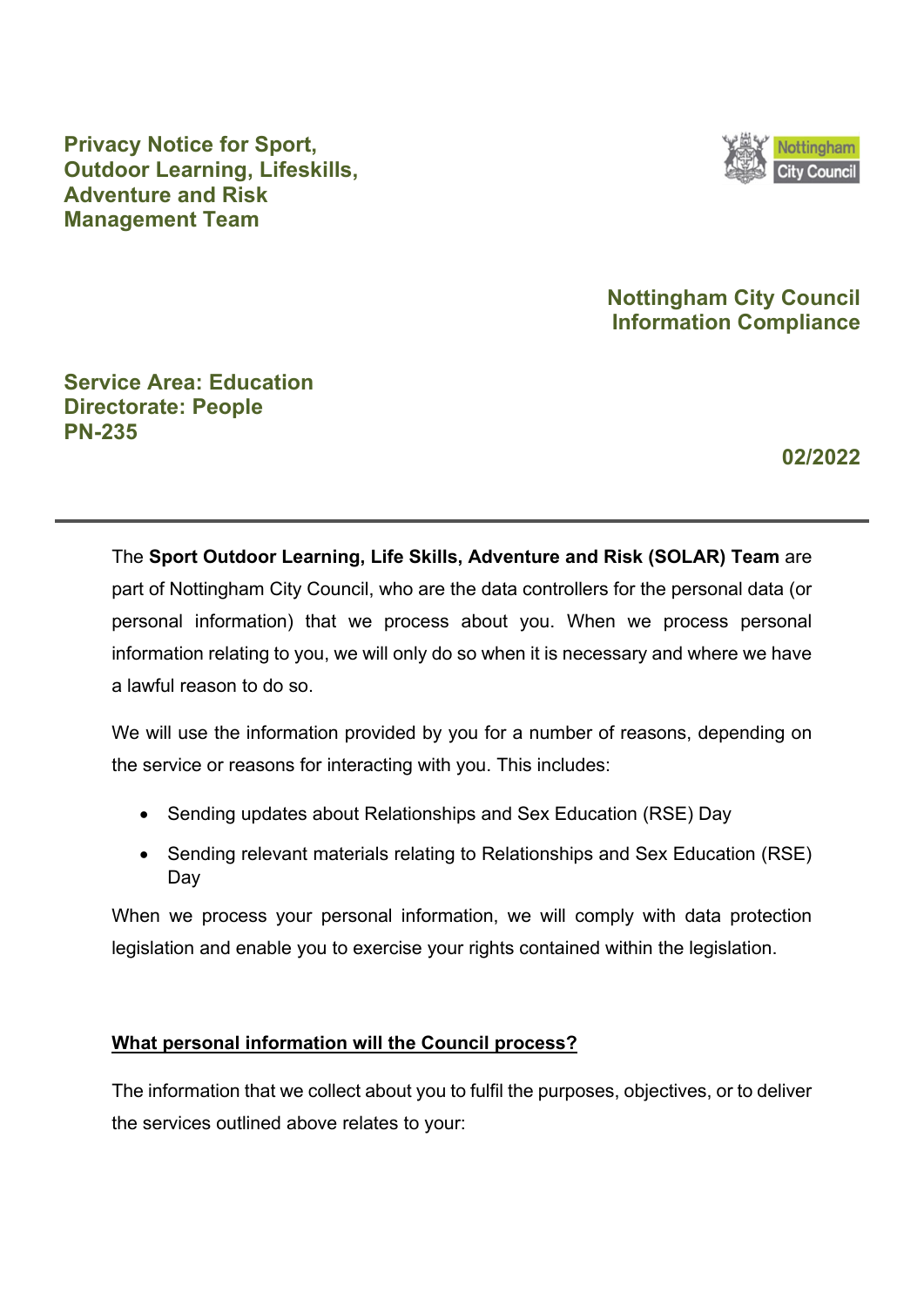

- Name
- **Organisation**
- Email address

#### **Lawful basis for processing**

The basis under which we use your personal information for these purposes is that this is necessary for the performance of a task carried out in the public interest by the Council.

# **Will my information be shared with other organisations or used for other purposes?**

The Council will only share your personal information with other departments within the Council, and with other organisations when it is necessary to provide the services to you, and when we have a lawful reason to do so. The Council may also share your information when we are obliged to by law.

#### **Do I have to provide the information?**

You are not obliged by statute to provide some of the information that is specified here.

#### **How long will the Council retain the data for?**

The information that you have provided will be kept for 5 years.

The Council publish an Information Asset Register (IAR), this will outline the retention periods for the personal data we process. You can find this IAR on our website <https://geoserver.nottinghamcity.gov.uk/information-asset-register/>

### **Information Rights**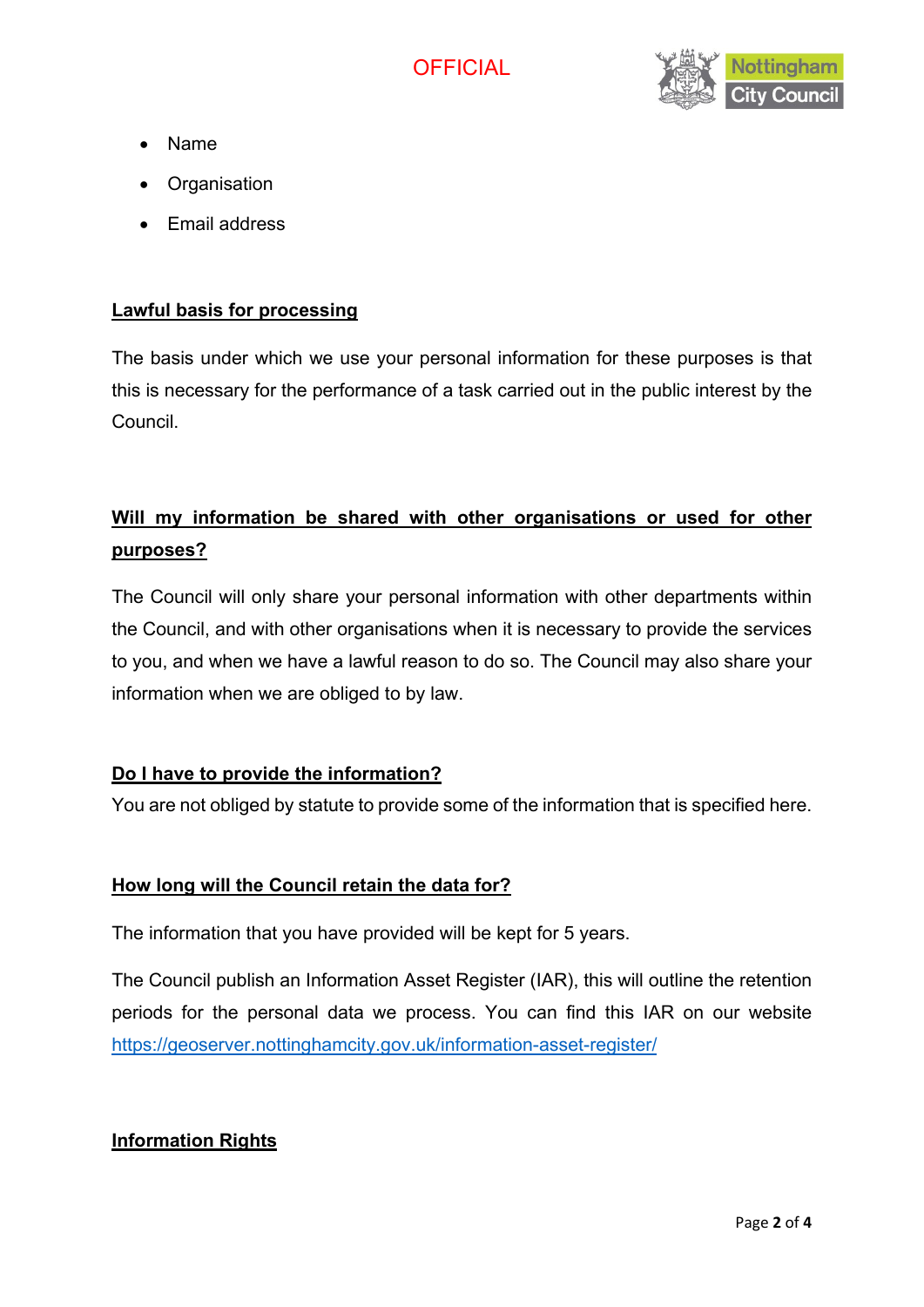# **OFFICIAL**



The UK General Data Protection Regulation provides for the following rights as prescribed by the legislation:

- A right to request a copy of your information
- A right to request rectification of inaccurate personal data
- A right to request erasure of your data known as 'the right to be forgotten'
- A right to in certain circumstances to request restriction of processing
- A right in certain circumstances to request portability of your data to another provider
- A right to object to processing of data in certain circumstances
- A right regarding automated decision making including profiling

However, Nottingham City Council can restrict the above rights in certain circumstances for example to avoid obstructing an investigation, avoid prejudicing the prevention, detection, investigation or prosecution of criminal penalties or to protect the rights and freedoms of others.

#### **Data Protection Officer**

The Data Protection Officer is Naomi Matthews. You can contact the data protection officer at: Loxley House, Station Street, Nottingham, NG2 3NG or at [data.protectionofficer@nottinghamcity.gov.uk](mailto:data.protectionofficer@nottinghamcity.gov.uk) .

#### **Information Commissioner's Office**

The Information Commissioner's Office (ICO) website provides guidance on data protection and privacy matters, you can visit the website at [www.ico.org.uk.](http://www.ico.org.uk/) You also have the right to complain to the ICO if you consider that the Council have